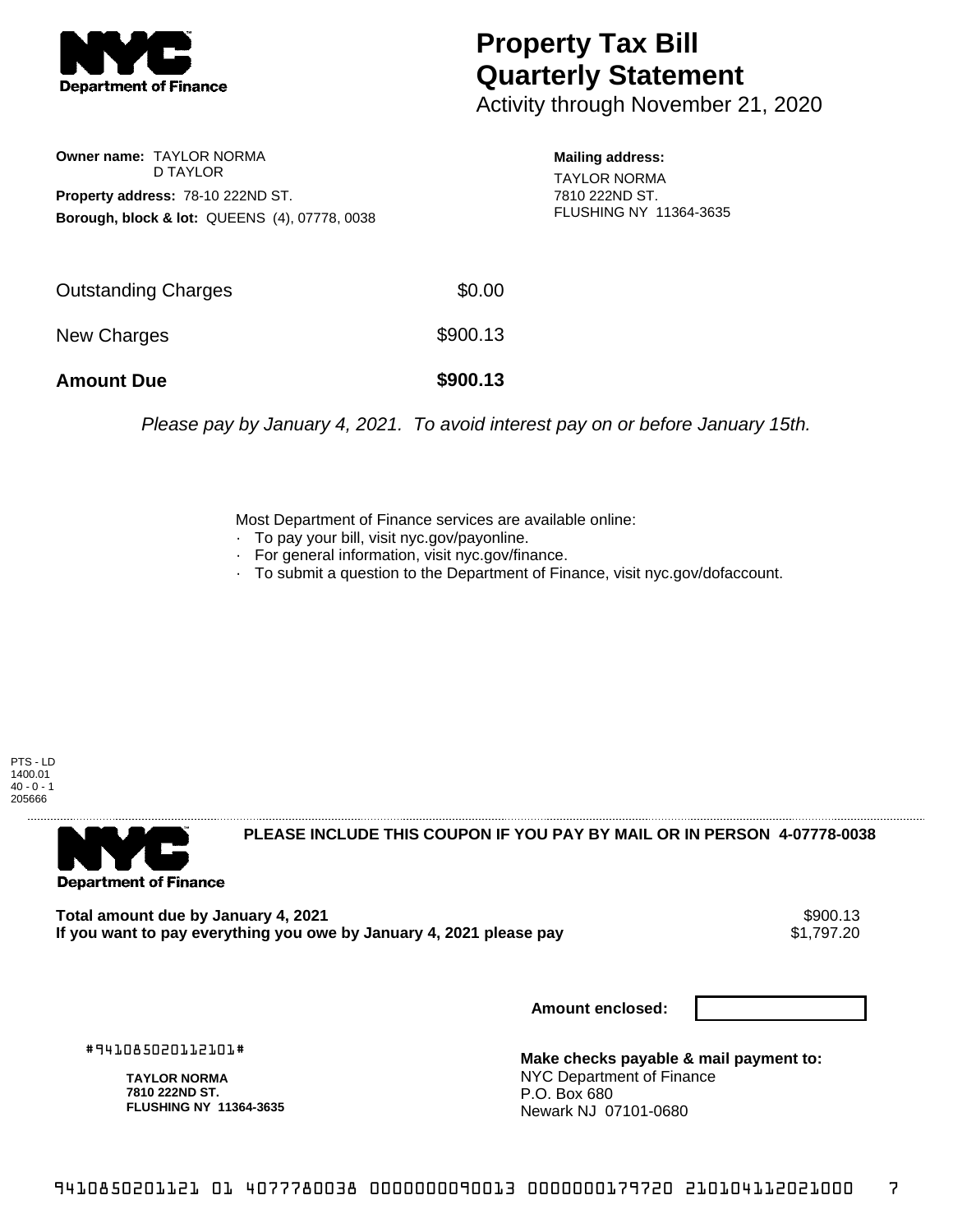

| <b>Billing Summary</b>                                                                                         | <b>Activity Date Due Date</b>           |            | <b>Amount</b>      |
|----------------------------------------------------------------------------------------------------------------|-----------------------------------------|------------|--------------------|
| Outstanding charges including interest and payments                                                            |                                         |            | $\overline{$}0.00$ |
| Finance-Property Tax                                                                                           | 01/01/2021                              |            | \$912.55           |
| <b>Adopted Tax Rate</b>                                                                                        |                                         |            | $$-12.42$          |
| <b>Total amount due</b>                                                                                        |                                         |            | \$900.13           |
| <b>Tax Year Charges Remaining</b>                                                                              | <b>Activity Date</b><br><b>Due Date</b> |            | <b>Amount</b>      |
| <b>Finance-Property Tax</b>                                                                                    | 04/01/2021                              |            | \$912.55           |
| <b>Adopted Tax Rate</b>                                                                                        |                                         |            | $$-12.42$          |
| Total tax year charges remaining                                                                               |                                         |            | \$900.13           |
| If you want to pay everything you owe by January 4, 2021 please pay                                            |                                         | \$1,797.20 |                    |
| If you pay everything you owe by January 4, 2021, you would save:                                              |                                         |            | \$3.06             |
| How We Calculated Your Property Tax For July 1, 2020 Through June 30, 2021                                     |                                         |            |                    |
|                                                                                                                |                                         | Overall    |                    |
| Tax class 1 - Small Home, Less Than 4 Families                                                                 | <b>Tax Rate</b>                         |            |                    |
| Original tax rate billed                                                                                       | 21.1670%                                |            |                    |
| New Tax rate                                                                                                   | 21.0450%                                |            |                    |
| Estimated Market Value \$1,286,000                                                                             |                                         |            |                    |
|                                                                                                                |                                         |            | <b>Taxes</b>       |
| <b>Billable Assessed Value</b>                                                                                 |                                         | \$45,716   |                    |
| Senior Citizen Homeowner                                                                                       | $-20,358.00$                            |            |                    |
| Vets Ex Based on Eligible Fund                                                                                 | $-5,000.00$                             |            |                    |
| <b>Taxable Value</b>                                                                                           | \$20,358 x 21.0450%                     |            |                    |
| <b>Tax Before Abatements and STAR</b>                                                                          | \$4,284.36                              |            | \$4,284.36         |
| Enhanced Star - School Tax Relief                                                                              | $$-3,280.00$                            |            | $$-659.00**$       |
| Annual property tax                                                                                            |                                         |            | \$3,625.36         |
| Original property tax billed in June 2020                                                                      |                                         |            | \$3,650.20         |
| Change In Property Tax Bill Based On New Tax Rate                                                              |                                         |            | $$ -24.84$         |
| ** This is your NYS STAR tax savings. For more information, please visit us at nyc.gov/finance or contact 311. |                                         |            |                    |

## **Home banking payment instructions:**

- 1. **Log** into your bank or online bill pay website.
- 2. **Add** the new payee: NYC DOF Property Tax. Enter your account number, which is your boro, block and lot, as it appears here: 4-07778-0038 . You may also need to enter the address for the Department of Finance. The address is P.O. Box 680, Newark NJ 07101-0680.
- 3. **Schedule** your online payment using your checking or savings account.

## **Did Your Mailing Address Change?**

If so, please visit us at **nyc.gov/changemailingaddress** or call **311.**

When you provide a check as payment, you authorize us either to use information from your check to make a one-time electronic fund transfer from your account or to process the payment as a check transaction.